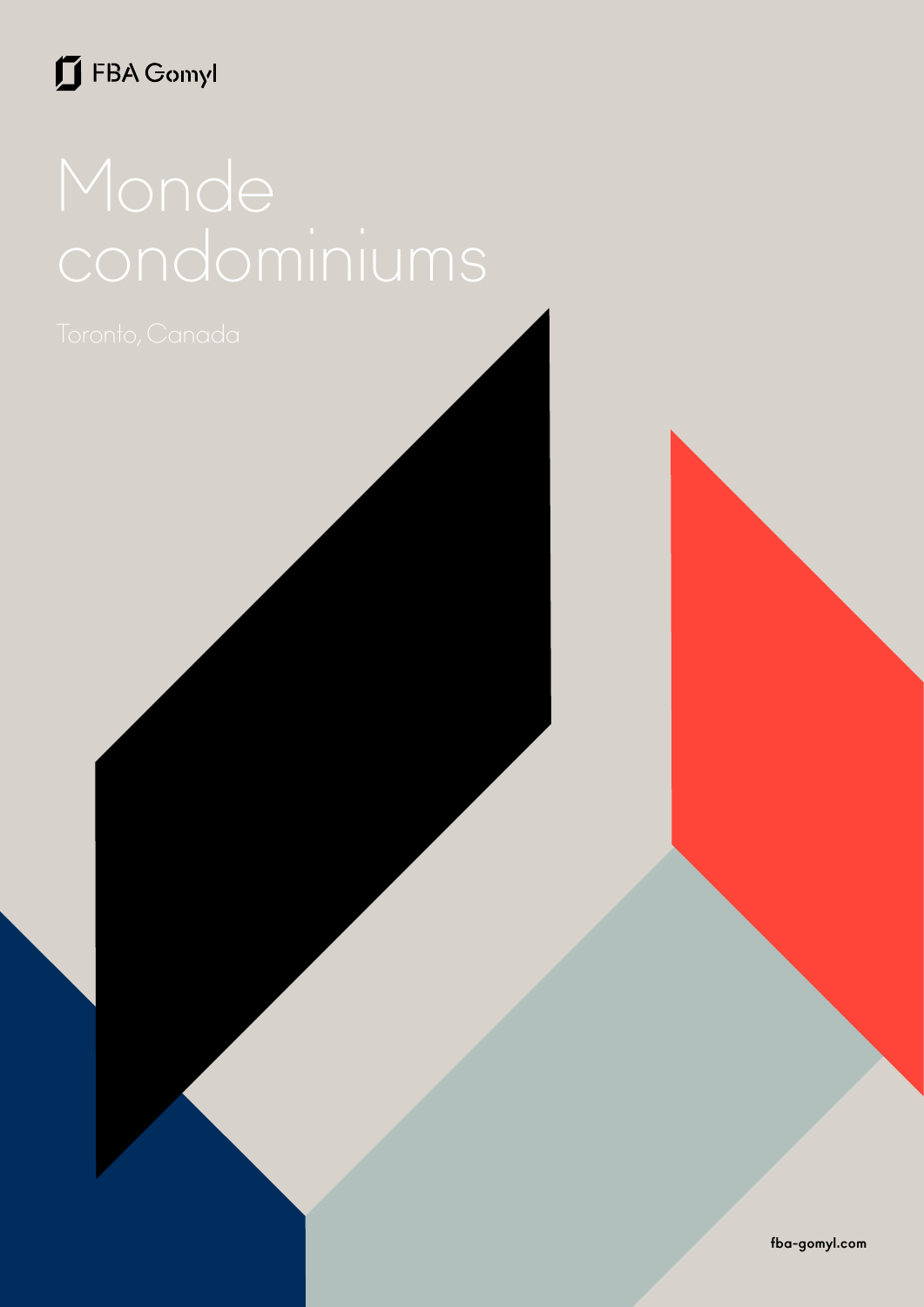# The oasis of green living

### **A bespoke modular cradle for 3 users.**

Architect: Moshe Safdie Building company: Great Gulf

Monde Condominiums is a jewel of design on Toronto's downtown waterfront with stunning views of Lake Ontario. It is the proud ricipient of the 2012 Best High-Rise Building Design award from BILD. From the architecture to the interior design, every detail has been thoughtfully considered for minimum impact on the environment, according to the LEED Gold certification.

#### **Scope**

The building is located on a brand new boardwalk with strong wind currents that in winter enhance the low temperatures. The building facade has plenty of differents corners and balconies in each level that complies with its "Garden in the Sky" design philosophy. For this reason a special 3-module cradle has been designed. This cradle can be adapted manually to the building façade while is suspended and support three users at the same time.

#### **Strategy**

An impressive 52ton BMU with telescopic arm and special 3-module cradle has been designed and produced to copy the differences in the facade. This cradle can be adapted manually to the building façade while is suspended supporting three users at the same time!.

We have minimized the weight of the machine applying the Finite Element Analysis (FEA).



The 3-module suspended cradle towards the Lake Ontario, one of the 5 Great Lakes of North America.

#### The BMU components are prepared to work in extremely cold conditions.

#### BMU Type FBA S

A telescopic machine with an outreach of 36m maximum and 11m as minimum.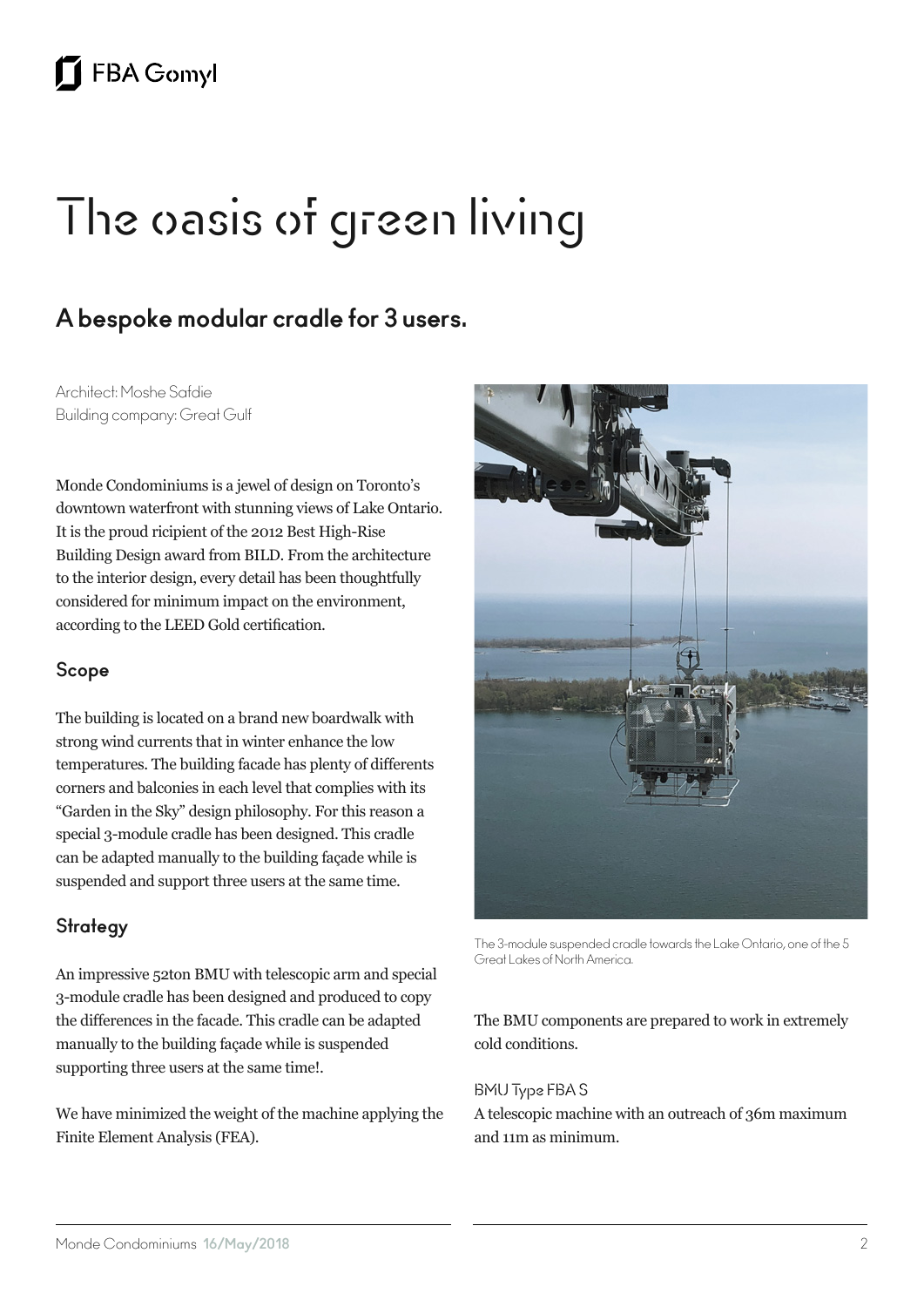## FBA Gomyl



The 3-module cradle suspended from telescopic arm towards the city of Toronto.



A special multi-layer lifting hoist equipped with 6 steel ropes to suspend the 3-module layer from a height of 226m.



The BMU telescopic arm a) displayed at its maximum outreach of 36m and b) retracted.